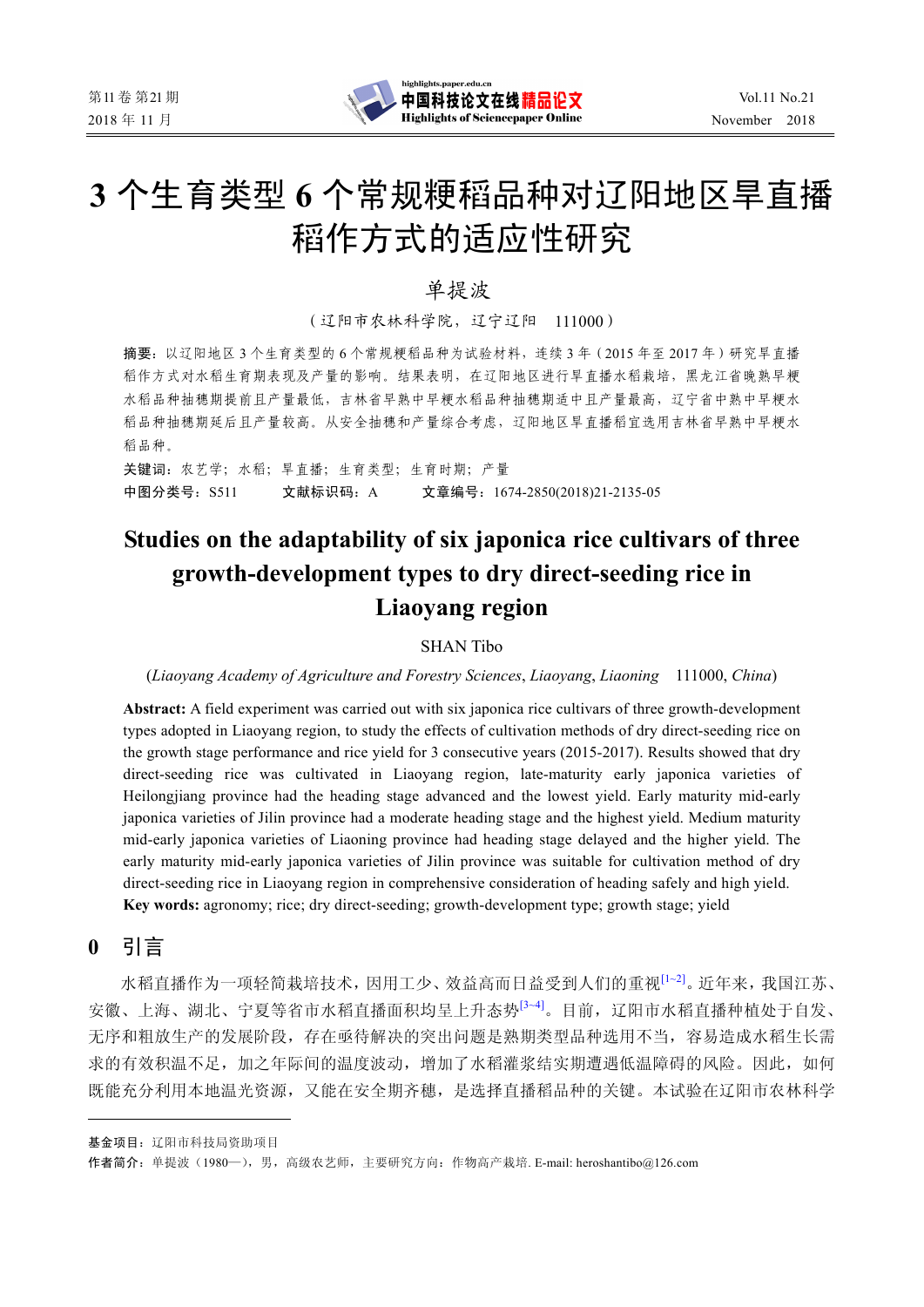院园区内进行,以日平均气温稳定在 10℃左右为安全播种临界期(在辽阳地区 4 月下旬即可), 选择 3 个 不同生态区的粳稻品种各 2 个,连续 3 年(2015 年至 2017 年)组织旱直播品种比较试验,以了解参试 品种的主要生育时期及产量表现,旨在为优化辽阳地区水稻旱直播品种的选择提供科学依据。

## **1** 材料与方法

## **1.1** 供试品种

选用来源于 3 个省份的水稻品种, 如表 1 所示。

|      | Tested varieties<br>Tab. 1 |       |                |
|------|----------------------------|-------|----------------|
| 来源省份 | 品种及来源                      | 生育类型  | 原适应区生育日数/d     |
| 辽宁   | 沈稻 11(沈阳农业大学)              | 中熟中早粳 | $146 \sim 154$ |
|      | 铁粳 11 (铁岭市农业科学院)           |       |                |
| 吉林   | 吉粳 512 (吉林省农业科学院水稻研究所)     | 早熟中早粳 | $140 \sim 145$ |
|      | 松辽7号(公主岭市松辽农业科学研究所)        |       |                |
| 黑龙江  | 东农 430(东北农业大学)             | 晚熟早粳  | $130 - 139$    |
|      | 松粳 2 号 (黑龙江省农业科学院五常水稻研究所)  |       |                |

表 **1** 供试品种

#### **1.2** 田间种植

本研究于 2015 年至 2017 年连续 3 个水稻生长季在辽阳市农林科学院园区进行了 6 个水稻品种旱直 播试验。每个品种种植面积 15 m<sup>2</sup> (5 m×3 m),3 次重复。播种日期分别为 2015 年 4 月 23 日、2016 年 4 月 25 日和 2017 年 4 月 20 日。播种量为 6.5 kg/亩(1 亩=667 m<sup>2</sup>)。旱直播采用直接播干种子,即大田进行 机械旋耕后,直接进行人工条播,播种深度 2~3 cm,行距 20 cm. 播种完毕后立即灌水,田块灌满后自 然落干,在秧苗 3 叶期之前根据土壤墒情和天气情况,适当灌浅水补墒,掌握灌后次日落干,杜绝田块 干裂,保证苗期湿润旱长。氮肥施用量为 15 kg/亩, 其中氮肥运筹上 60%作基肥, 20%作蘖肥, 20%作穗 肥。氮:磷:钾配比为 2:1:1 磷肥全部作基肥,钾肥 50%作基肥, 50%作拔节肥。其他措施均按当地高产 栽培要求进行管理。

#### **1.3** 研究指标与方法

生育时期表现:调查每个品种在旱直播后各生育时期的表现。

产量测定:成熟期普查每个处理 30 穴,计算有效穗数,从中选取有代表性的水稻植株 5 穴作为考种 材料,考察穗粒数、结实率、千粒重(干种子)等产量构成因素,计算理论产量。成熟期从每个处理中 选取 1 m<sup>2</sup> 具有代表性的水稻,进行脱粒、去杂,晒干后称重,按照 13.5%的水分含量换算实际产量。

## **2** 结果与分析

#### **2.1** 生育进程

由表 2 可知, 在辽阳地区试验的 3 年中, 用于旱直播的供试水稻品种与原适应区相比, 生育期均未 出现明显的缩短现象。从不同地区品种的营养生长期和生殖生长期来看,表现为辽宁>吉林>黑龙江,与 全生育期表现一致。从抽穗期表现来看,来源于不同地区的水稻品种差异明显,如黑龙江省品种(东农 430、松粳 2 号)比辽阳本地移栽稻安全抽穗期(8 月上旬)提前了 6 d 左右,吉林省品种(吉粳 512、 松辽 7 号)则与辽阳本地移栽稻抽穗期相当,而辽宁省品种(沈稻 11、铁粳 11)则处在安全抽穗期尾期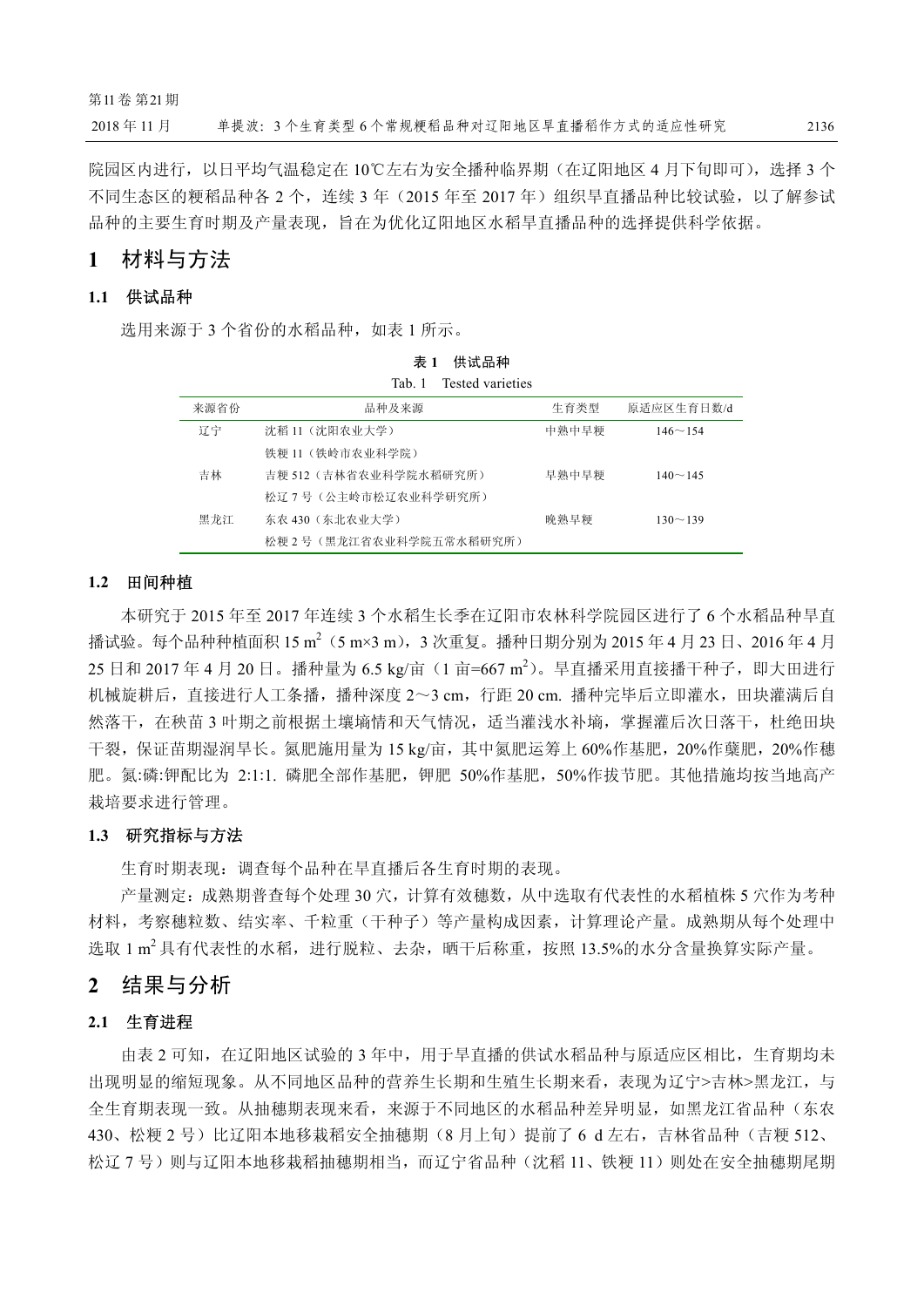## Vol.11 No.21

或延后 2 d. 由以上分析可知,来源于吉林省的水稻品种在辽阳地区用于旱直播栽培较为理想,而辽宁省 的中熟中早粳品种则应谨慎选择。

| Tab. 2 |      |       |       |       |       | Main growth stage performance of the different rice varieties in dry direct-seeding in different years |
|--------|------|-------|-------|-------|-------|--------------------------------------------------------------------------------------------------------|
| 品种     | 年份/年 | 播期    | 出苗期   | 抽穗期   | 成熟期   | 全生育期日数/d                                                                                               |
| 沈稻 11  | 2015 | 4月23日 | 5月11日 | 8月17日 | 10月4日 | 146                                                                                                    |
|        | 2016 | 4月25日 | 5月11日 | 8月17日 | 10月6日 | 148                                                                                                    |
|        | 2017 | 4月20日 | 5月10日 | 8月15日 | 10月4日 | 147                                                                                                    |
| 铁粳 11  | 2015 | 4月23日 | 5月11日 | 8月16日 | 10月4日 | 146                                                                                                    |
|        | 2016 | 4月25日 | 5月12日 | 8月17日 | 10月6日 | 147                                                                                                    |
|        | 2017 | 4月20日 | 5月10日 | 8月15日 | 10月4日 | 147                                                                                                    |
| 吉粳 512 | 2015 | 4月23日 | 5月10日 | 8月5日  | 9月23日 | 136                                                                                                    |
|        | 2016 | 4月25日 | 5月11日 | 8月5日  | 9月24日 | 136                                                                                                    |
|        | 2017 | 4月20日 | 5月10日 | 8月2日  | 9月22日 | 135                                                                                                    |
| 松辽7号   | 2015 | 4月23日 | 5月11日 | 8月5日  | 9月25日 | 137                                                                                                    |
|        | 2016 | 4月25日 | 5月11日 | 8月5日  | 9月25日 | 137                                                                                                    |
|        | 2017 | 4月20日 | 5月10日 | 8月2日  | 9月23日 | 136                                                                                                    |
| 东农 430 | 2015 | 4月23日 | 5月10日 | 7月25日 | 9月17日 | 130                                                                                                    |
|        | 2016 | 4月25日 | 5月11日 | 7月26日 | 9月17日 | 129                                                                                                    |
|        | 2017 | 4月20日 | 5月9日  | 7月23日 | 9月16日 | 130                                                                                                    |
| 松粳2号   | 2015 | 4月23日 | 5月10日 | 7月26日 | 9月17日 | 130                                                                                                    |
|        | 2016 | 4月25日 | 5月11日 | 7月26日 | 9月17日 | 129                                                                                                    |
|        | 2017 | 4月20日 | 5月9日  | 7月25日 | 9月16日 | 130                                                                                                    |

表 **2** 年际间不同水稻品种旱直播主要生育时期表现

注:本试验所计算的水稻旱直播全生育期日数为从出苗到成熟的日数;出苗期记载标准为田间约有 50%以上的水稻苗第一片真叶 震虫地面  $1.5\sim 2.0$  cm

#### **2.2** 产量表现

年际间的环境因子是影响直播稻产量的一个不可控因素,其年际间的变化与直播稻产量的波动息息 相关。由表 3 可知,每个品种各年际间产量均存在一定差异,在这 3 年中,各品种均以 2017 年产量最高, 说明播种期适当提前有利于营养生长期的加长和干特质的积累。从各品种的产量构成来看,松粳 2 号平 均亩穗数最低,这可能与品种分蘖能力有关,其他品种之间差异不明显。每穗颖花数也与品种特性有关, 以辽宁省的水稻品种较高,黑龙江省的水稻品种最低,而吉林省品种介于二者之间。从各地区品种的产 量表现来看,存在吉林>辽宁>黑龙江的趋势。由以上分析可知,直播稻栽培以穗数型或穗粒兼顾型为主。 因此,辽阳地区水稻旱直播栽培宜选用吉林省水稻品种。

## **3** 讨论与结论

#### **3.1** 旱直播水稻对品种生育期的要求

确保直播水稻获得高产的关键措施之一是选择适宜直播种植的品种[5~6]。前人的研究表明,选择适宜 的直播品种对充分利用温光资源,实现水稻高产生育进程与季节进程相对同步优化具有重要作用<sup>[6~11]</sup>。 本研究通过连续 3 年的试验发现,在辽阳地区开展水稻旱直播栽培适宜选用吉林省的早熟中早粳水稻品 种;黑龙江省的晚熟早粳水稻品种由于抽穗期过早,未能充分利用本地温光资源,不适于在辽阳地区进 行直播栽培;辽宁省中熟中早粳水稻品种旱直播栽培抽穗期处于安全抽穗期尾期,导致灌浆时间缩短,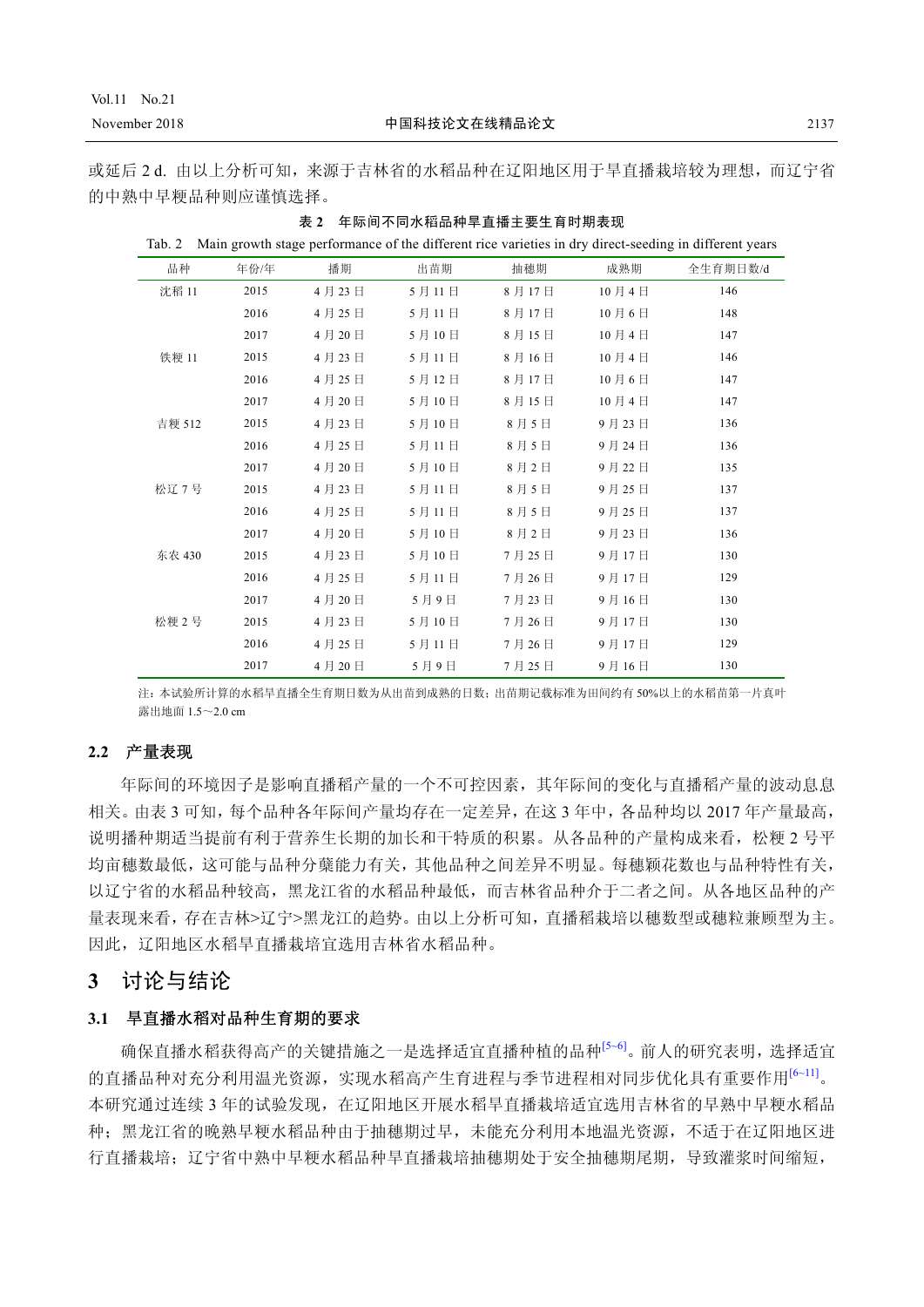第11卷第21期

2018年11月

尽管每穗颖花数较大,但灌浆时间不足,导致千粒重下降过多,进而影响产量,在生产上可采用化控促 早措施(如喷施促早熟化控剂,可以加快籽粒灌浆速度,确保安全成熟<sup>[2]</sup>)。

| 品种     | 年份/年 | 穗数/(万/亩)                | 每穗颖花数                | 结实率/% | 千粒重/g                 | 理论产量/(kg/亩)           | 实际产量/(kg/亩) |
|--------|------|-------------------------|----------------------|-------|-----------------------|-----------------------|-------------|
| 沈稻 11  | 2015 | 24.81 <sup>cde</sup>    | 124 <sup>hij</sup>   | 86.9  | $24.6^{\text{cd}}$    | $657.6^{de}$          | 639.0       |
|        | 2016 | 24.81 <sup>bcde</sup>   | $123^{ij}$           | 86.5  | $24.7^\circ$          | $655.3^{\text{de}}$   | 628.1       |
|        | 2017 | $25.61$ <sup>abc</sup>  | $129^{\text{defgh}}$ | 87.4  | $24.3^{\text{de}}$    | 703.1 <sup>abc</sup>  | 676.9       |
|        | 均值   | 24.72                   | 125                  | 86.9  | 24.5                  | 672.0                 | 648.0       |
| 铁粳 11  | 2015 | $24.01^{\rm ef}$        | 141 <sup>a</sup>     | 85.1  | $23.5^{\rm i}$        | $673.5^{cd}$          | 651.3       |
|        | 2016 | $24.63$ bcde            | $135^{bc}$           | 84.2  | $23.6^{9}$ hi         | $661.4^{de}$          | 629.1       |
|        | 2017 | 24.46 <sup>cde</sup>    | 135 <sup>bcd</sup>   | 87.9  | $23.5^{\rm i}$        | 680.9 <sup>bcd</sup>  | 652.5       |
|        | 均值   | 24.37                   | 137                  | 85.7  | 23.5                  | 671.9                 | 644.3       |
| 吉粳 512 | 2015 | 25.97ab                 | $130^{\text{cdefg}}$ | 82.5  | $24.2^{fe}$           | $676.0$ <sup>cd</sup> | 647.1       |
|        | 2016 | $25.52$ <sup>abcd</sup> | $128^{\rm efghi}$    | 86.2  | $23.5^{hi}$           | $662.0^{de}$          | 639.4       |
|        | 2017 | $26.32^a$               | $132^{\text{bcde}}$  | 89.4  | $23.6^{9}$ hi         | $734.5^a$             | 707.2       |
|        | 均值   | 25.94                   | 130                  | 86.0  | 23.8                  | 690.8                 | 664.6       |
| 松辽7号   | 2015 | $25.17^{\text{abcde}}$  | 126 <sup>fghi</sup>  | 89.2  | $23.8^{fg}$           | $672.5^{\text{cd}}$   | 648.6       |
|        | 2016 | $24.28$ bcde            | $132^{bcdef}$        | 88.3  | $23.7$ <sup>fgh</sup> | $690.5^{\text{cd}}$   | 664.4       |
|        | 2017 | $24.99$ <sup>abc</sup>  | 137 <sup>ab</sup>    | 88.4  | $23.6^{9}$ hi         | $714.5^{ab}$          | 695.8       |
|        | 均值   | 24.81                   | 132                  | 88.6  | 23.7                  | 692.5                 | 669.6       |
| 东农 430 | 2015 | $24.55^{\text{cde}}$    | 97 <sup>1</sup>      | 91.1  | $24.5^{\text{cd}}$    | 533.7 <sup>gh</sup>   | 507.4       |
|        | 2016 | $23.92$ <sup>ef</sup>   | 101 <sup>kl</sup>    | 88.8  | $23.9^{f}$            | $511.1^h$             | 483.4       |
|        | 2017 | $24.19^{def}$           | 103 <sup>k</sup>     | 90.6  | 24.3 <sup>de</sup>    | 551.4 <sup>g</sup>    | 539.5       |
|        | 均值   | 24.22                   | 100                  | 90.2  | 24.2                  | 532.1                 | 510.1       |
| 松粳2号   | 2015 | $21.26^{8}$             | 126 <sup>ghi</sup>   | 90.2  | $25.1^{b}$            | $604.6^{\rm f}$       | 581.4       |
|        | 2016 | $23.03^{\rm f}$         | 126 <sup>fghi</sup>  | 88.1  | $24.5^{\text{cd}}$    | $626.1$ ef            | 599.9       |
|        | 2017 | $24.10^{ef}$            | 120 <sup>j</sup>     | 91.1  | $25.4^{\rm a}$        | $667.2^{cd}$          | 641.6       |
|        | 均值   | 22.80                   | 124                  | 89.8  | 25.0                  | 632.6                 | 607.6       |

表 3 年际间不同水稻品种旱直播产量表现 Tab. 3 Yield performance of the different rice varieties in dry direct-seeding in different years

注: 同列数据后不同小写字母表示处理间差异达 5%

## 3.2 早直播水稻高产、稳产对品种的选择

卢燕等<sup>[12]</sup>研究发现, 直播水稻增产的有效途径是提高群体颖花量, 而提高单位面积颖花量的关键是 协调好穗数与穗粒数, 二者不可偏废。本研究表明, 在辽阳地区进行旱直播水稻栽培, 吉林省的早熟中 早粳水稻品种比其他两种水稻品种更易获得高产,其稳产、高产机理在于该水稻品种在温光资源利用上 有明显的优势,且该水稻品种很好地兼顾了穗数与穗粒数,进而获得了较多的群体颖花量,同时也保持 了较高的结实率和千粒重。与吉林省的早熟中早粳水稻品种相比,尽管选用辽宁省中熟中早粳水稻品种 作旱直播栽培产量也不低, 但因该品种抽穗期后延, 灌浆期的日平均温度会影响籽粒灌浆速度和时间, 一定程度上造成了籽粒充实度差,影响了该品种的增产发挥。

#### [参考文献] (References)

[1] 郁延坤, 赵怀斌, 赵长山. 3 种除草剂对水直播水稻安全性的影响[J]. 扬州大学学报(农业与生命科学版), 2017, 38 (1): 105-109.